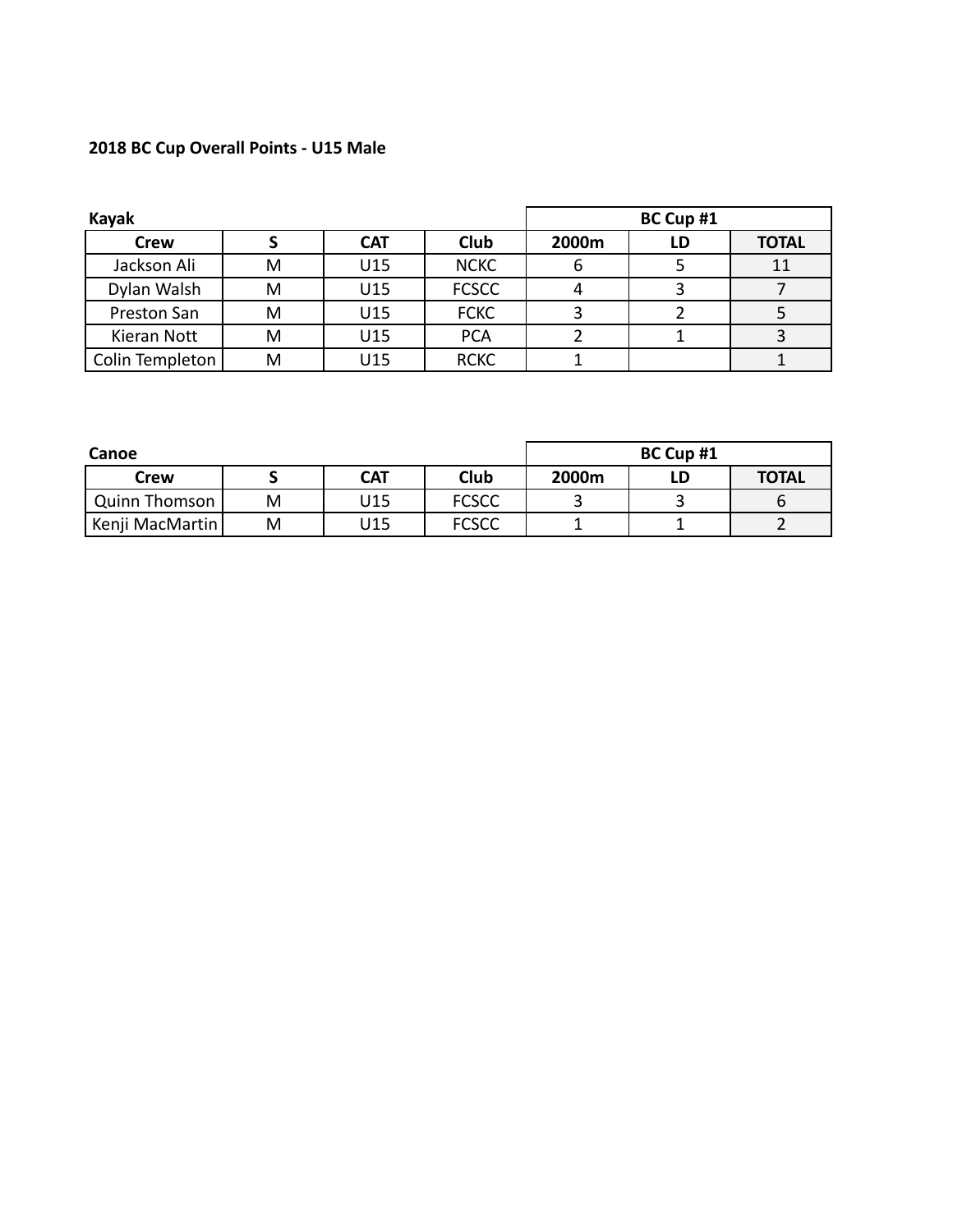### **2018 BC Cup Overall Points - U15 Female**

| Kayak              | BC Cup #1  |              |       |    |              |
|--------------------|------------|--------------|-------|----|--------------|
| <b>Crew</b>        | <b>CAT</b> | Club         | 2000m | LD | <b>TOTAL</b> |
| Cassidy MacPherson | U15        | <b>RCKC</b>  | b     |    | 10           |
| Teegen Letwin      | U15        | <b>NCKC</b>  |       |    | 6            |
| Siobhan Gibbons    | U15        | <b>NCKC</b>  |       |    |              |
| Shania Modha       | U15        | <b>RCKC</b>  |       |    |              |
| Moira Bader        | U15        | <b>FCSCC</b> |       |    |              |

| Canoe |  |            |      | BC Cup #1 |        |              |
|-------|--|------------|------|-----------|--------|--------------|
| Crew  |  | <b>CAT</b> | Club | 2000m     | Ð<br>ᄔ | <b>TOTAL</b> |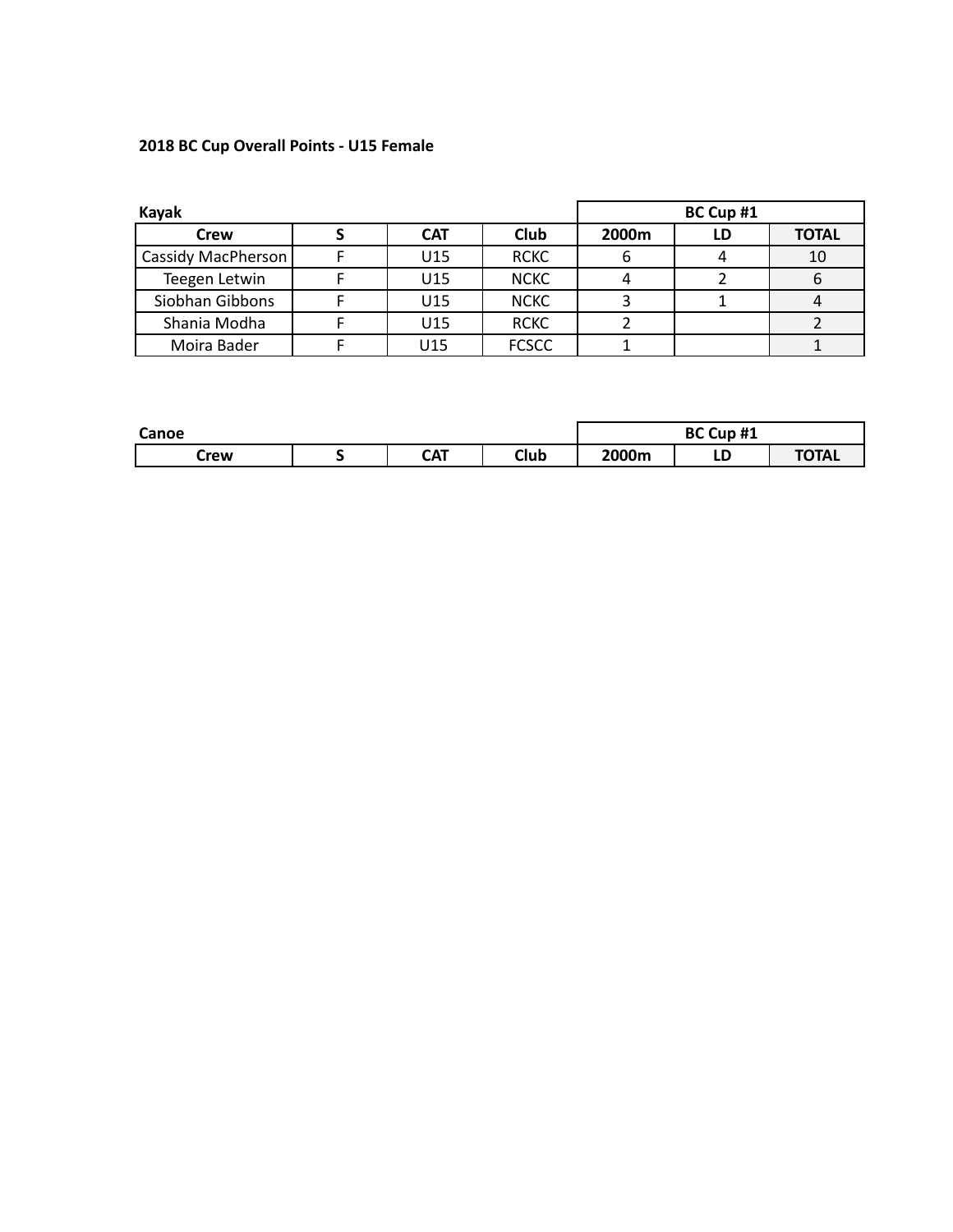### **2018 BC Cup Overall Points - U14 Male**

| Kayak                    |   |                 |              |                | BC Cup #1 |                |
|--------------------------|---|-----------------|--------------|----------------|-----------|----------------|
| Crew                     | S | <b>CAT</b>      | <b>Club</b>  | 2000m          | LD        | <b>TOTAL</b>   |
| Harry Colhoun            | M | U14             | <b>BCKC</b>  | 10             | 8         | 18             |
| Rowan Davison            | M | U14             | <b>FCSCC</b> | 9              | 6         | 15             |
| Charlie Toth             | м | U <sub>14</sub> | <b>FCKC</b>  | 6              | 5         | 11             |
| Keegan Bateman           | M | U <sub>14</sub> | <b>FCSCC</b> | 7              | 4         | 11             |
| Bryant Kelleway          | м | U14             | <b>RCKC</b>  | 5              | 3         | 8              |
| Liam Grover              | м | U <sub>14</sub> | <b>KCKC</b>  | 12             | 2         | 14             |
| Jasper Letwin            | M | U <sub>14</sub> | <b>NCKC</b>  | 4              | 1         | 5              |
| Jonas Decker             | M | U <sub>14</sub> | <b>KCKC</b>  | 8              |           | 8              |
| <b>Noah Stubbings</b>    | M | U14             | <b>NCKC</b>  | $\mathfrak{p}$ |           | $\overline{2}$ |
| <b>Cameron Mazutines</b> | м | U <sub>14</sub> | <b>NCKC</b>  | 3              |           | 3              |
| Cooper Julien            | M | U14             | <b>KCKC</b>  |                |           |                |

| Canoe                   | BC Cup #1 |     |             |       |  |              |
|-------------------------|-----------|-----|-------------|-------|--|--------------|
| Crew                    |           | CAT | <b>Club</b> | 2000m |  | <b>TOTAL</b> |
| Landon McQuarrie        | м         | U14 | <b>FCKC</b> |       |  |              |
| Sebastian Rangel Ortega | M         | U14 | <b>BCKC</b> |       |  |              |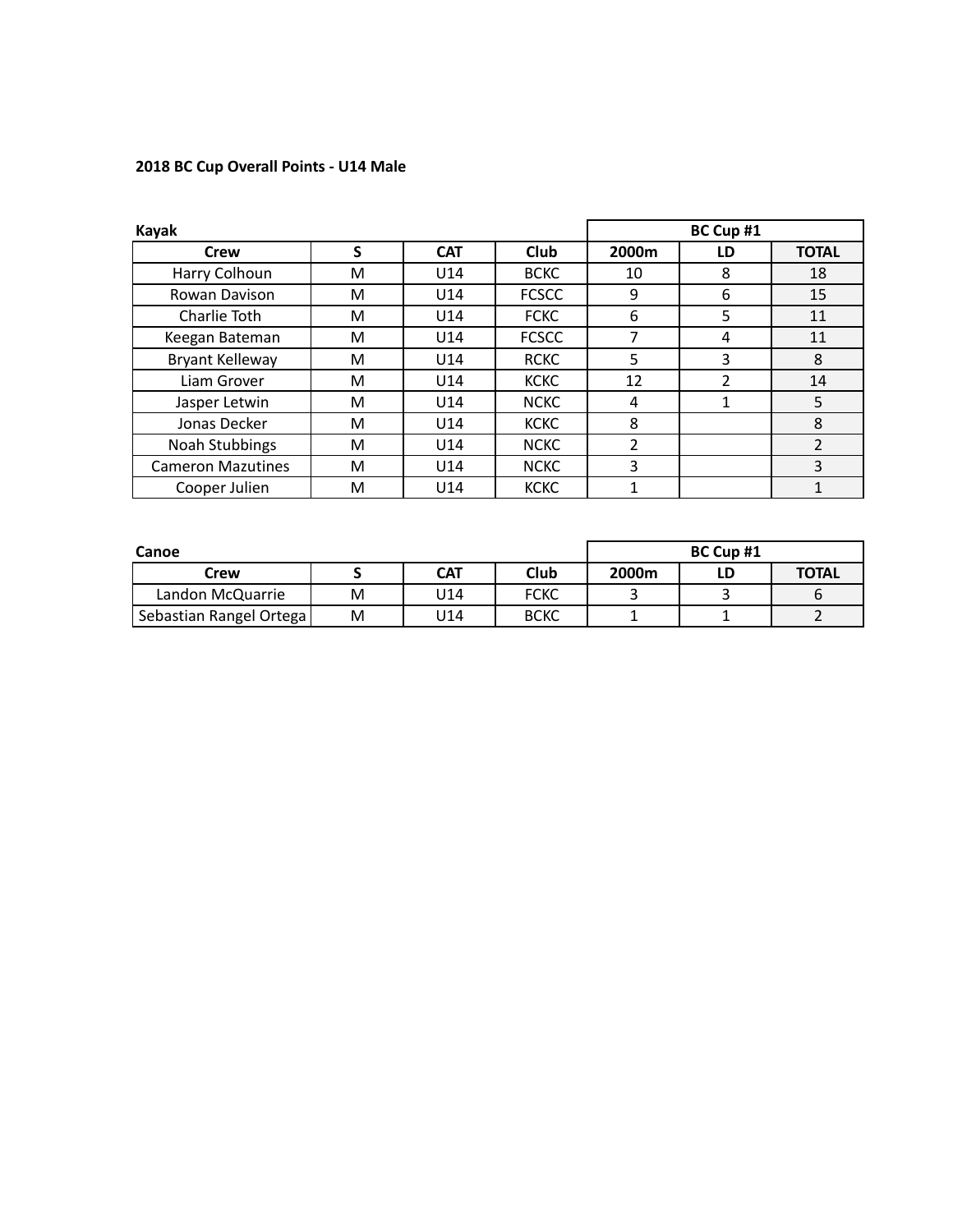## **2018 BC Cup Overall Points - U14 Female**

| Kayak             | BC Cup #1  |              |       |    |              |
|-------------------|------------|--------------|-------|----|--------------|
| Crew              | <b>CAT</b> | Club         | 2000m | LD | <b>TOTAL</b> |
| Gillian Helliwell | U14        | <b>FCSCC</b> |       |    | 10           |
| Lauren Ko         | U14        | <b>BCKC</b>  |       |    |              |
| Sara Pollard      | U13        | <b>BCKC</b>  |       |    |              |
| Emily Jakeway     | U14        | <b>RCKC</b>  |       |    |              |

| Canoe          |  |            |              | BC Cup #1 |  |              |  |
|----------------|--|------------|--------------|-----------|--|--------------|--|
| Crew           |  | <b>CAT</b> | Club         | 2000m     |  | <b>TOTAL</b> |  |
| Asha Cartagena |  | U14        | <b>FCSCC</b> |           |  |              |  |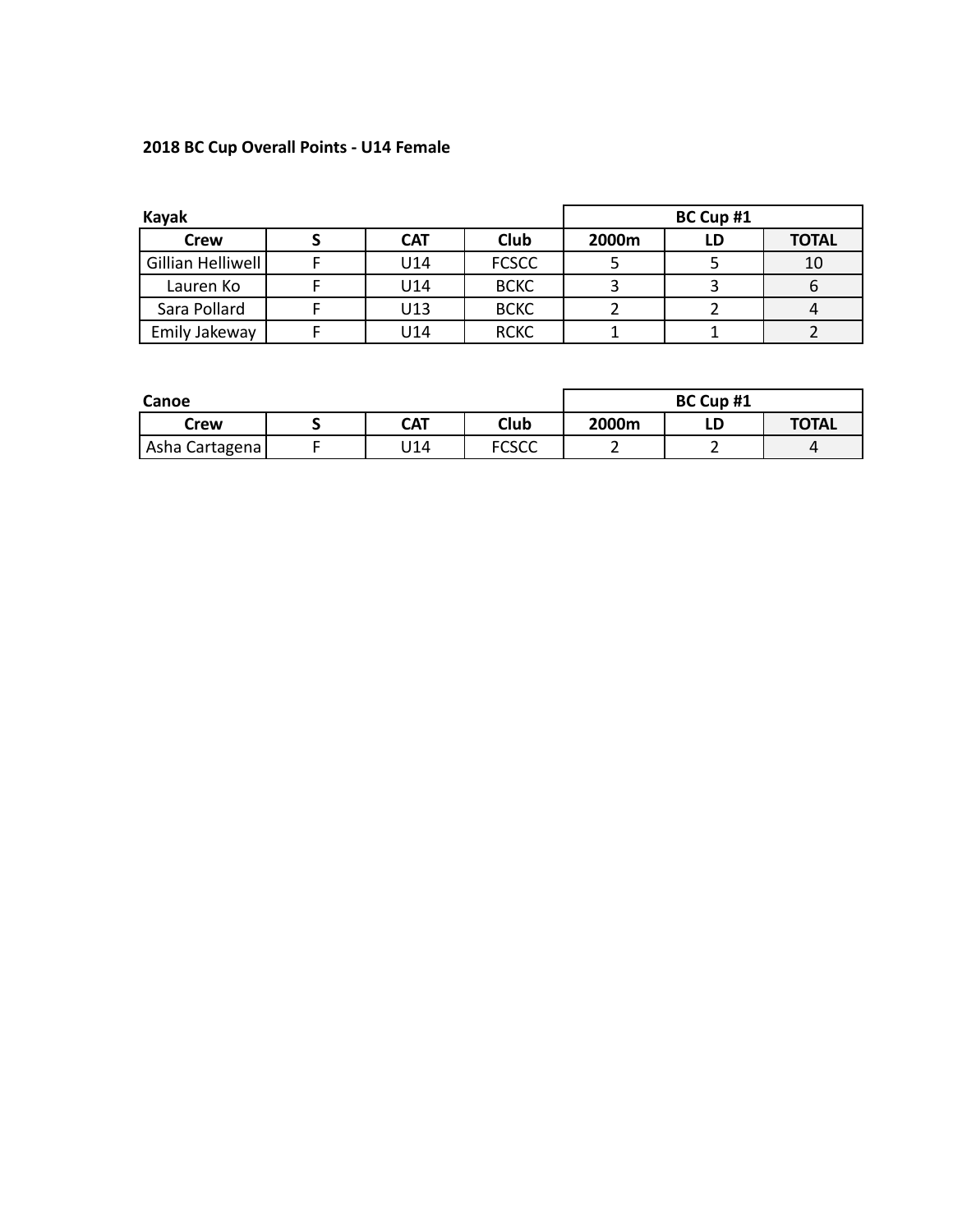## **2018 BC Cup Overall Points - U13 Male**

| <b>Kayak</b>      |   |            |              | BC Cup #1 |    |              |  |
|-------------------|---|------------|--------------|-----------|----|--------------|--|
| <b>Crew</b>       |   | <b>CAT</b> | <b>Club</b>  | 2000m     | LD | <b>TOTAL</b> |  |
| Iain St. Arnault  | M | U13        | <b>FCSCC</b> | 9         | 8  | 17           |  |
| Ryan Yao          | м | U13        | <b>NCKC</b>  | 6         | 6  | 12           |  |
| Adam Vetter       | M | U13        | <b>FCSCC</b> |           | 5  | 12           |  |
| Andrew Thom       | м | U13        | <b>BCKC</b>  |           | 4  | 9            |  |
| Andrew Clark      | м | U13        | <b>KCKC</b>  | 4         |    |              |  |
| Kristian McIntosh | м | U13        | <b>RCKC</b>  |           |    |              |  |
| Warren Jaff       | M | U13        | <b>FCSCC</b> |           |    |              |  |
| Kaleb Aubrey      | M | U13        | <b>FCKC</b>  | 3         |    |              |  |

| Canoe         |   |            |              | BC Cup #1 |    |              |  |
|---------------|---|------------|--------------|-----------|----|--------------|--|
| Crew          |   | <b>CAT</b> | Club         | 2000m     | LD | <b>TOTAL</b> |  |
| Danylo Korsei | M | U13        | <b>FCSCC</b> |           |    |              |  |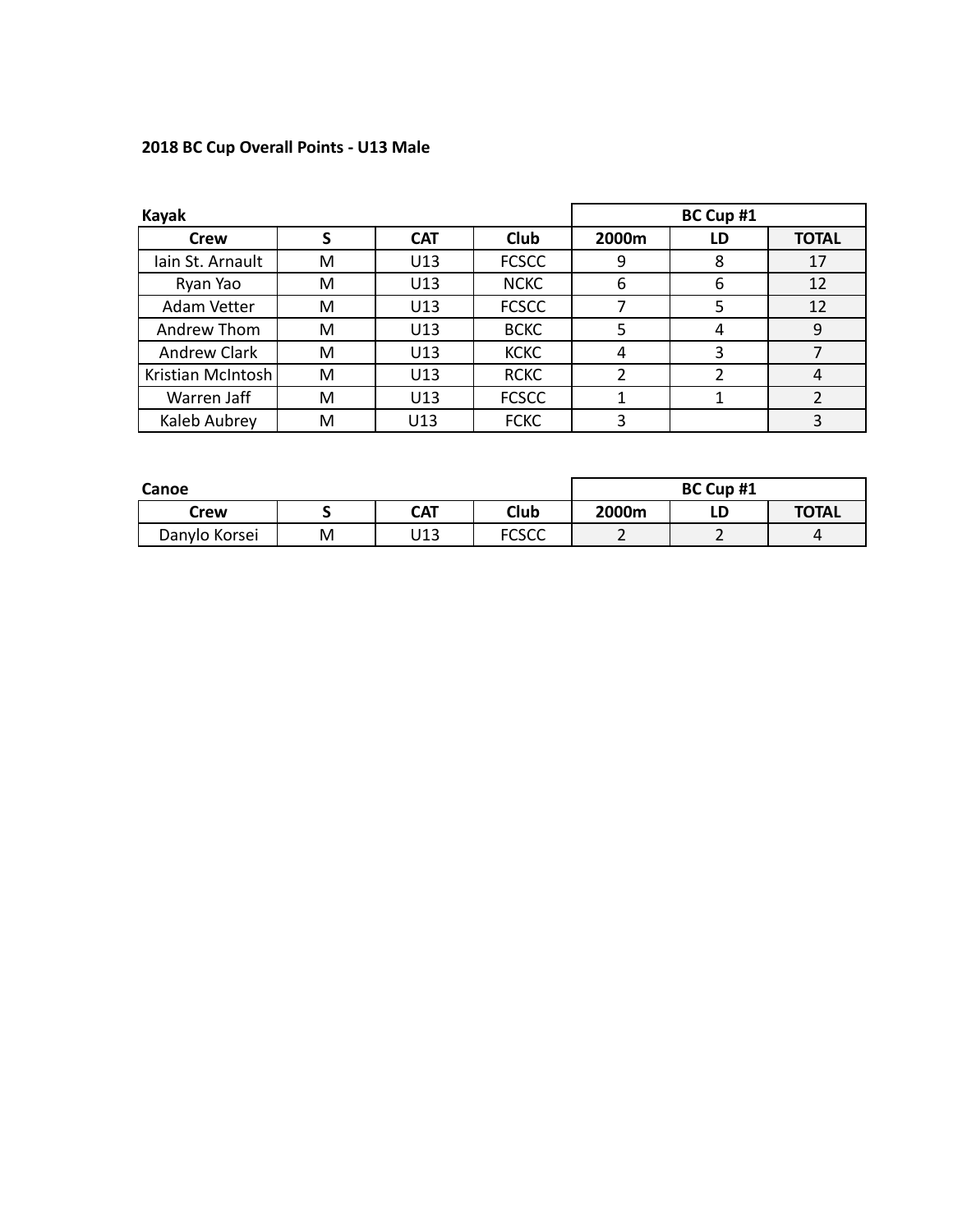### **2018 BC Cup Overall Points - U13 Female**

| Kayak               |  | BC Cup #1  |              |       |    |              |
|---------------------|--|------------|--------------|-------|----|--------------|
| <b>Crew</b>         |  | <b>CAT</b> | Club         | 2000m | LD | <b>TOTAL</b> |
| Niamh Gibbons       |  | U13        | <b>NCKC</b>  | 8     | 8  | 16           |
| Lauryn Clague       |  | U13        | <b>FCSCC</b> | b     | 6  | 12           |
| Moyo Alabi          |  | U13        | <b>NCKC</b>  |       |    | 10           |
| Holly Adam          |  | U13        | <b>NCKC</b>  |       |    | 8            |
| Cailey Race         |  | U13        | <b>FCSCC</b> |       |    |              |
| Reina Watanabe      |  | U13        | <b>FCSCC</b> |       |    |              |
| Ingrid RangelOrtega |  | U13        | <b>BCKC</b>  |       |    |              |

| Canoe        | BC Cup #1  |            |       |    |              |
|--------------|------------|------------|-------|----|--------------|
| Crew         | <b>CAT</b> | Club       | 2000m | LD | <b>TOTAL</b> |
| Anna Beaudry | U13        | <b>PCA</b> |       |    |              |
| Brenna Nott  | U13        | <b>PCA</b> |       |    |              |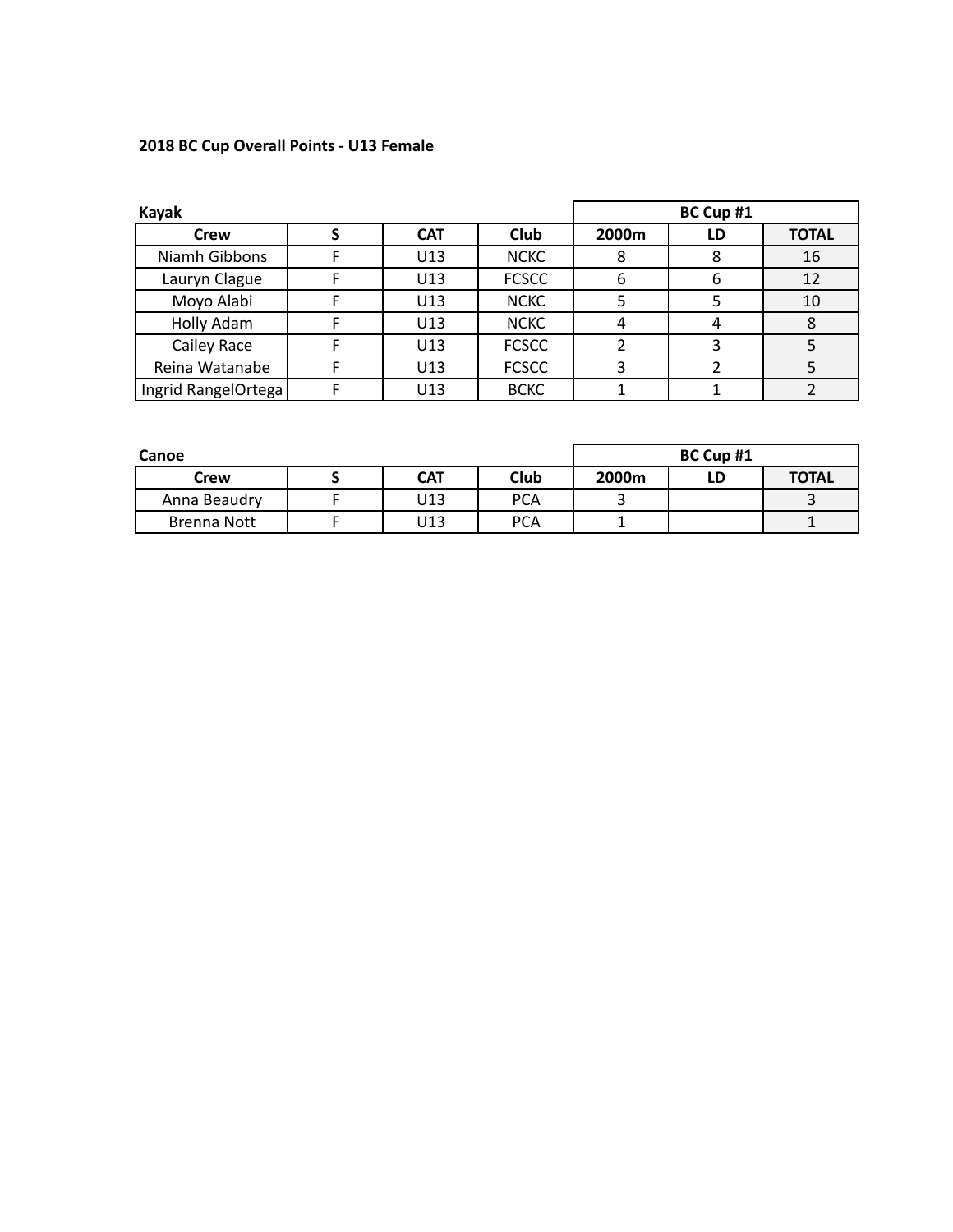### **2018 BC Cup Overall Points - U12 Male**

| Kayak               |   |            |              |                | BC Cup #1      |              |
|---------------------|---|------------|--------------|----------------|----------------|--------------|
| <b>Crew</b>         | S | <b>CAT</b> | <b>Club</b>  | 2000m          | LD             | <b>TOTAL</b> |
| Jeffrey Sun         | M | U12        | <b>FCKC</b>  |                | 11             | 18           |
| Noah MacMartin      | М | U12        | <b>FCSCC</b> | 12             | 9              | 21           |
| Tomoki MacMartin    | M | U12        | <b>FCSCC</b> | 9              | 8              | 17           |
| Matt House          | М | U12        | <b>KCKC</b>  | 4              | 7              | 11           |
| Lucas Fong          | M | U12        | <b>BCKC</b>  | 8              | 6              | 14           |
| Milo Jackson        | М | U12        | <b>FCSCC</b> | 5              | 5              | 10           |
| Marko Radovic       | м | U12        | <b>FCSCC</b> | 6              | 4              | 10           |
| Sam Fasullo         | M | U12        | <b>FCKC</b>  | 1              | 3              | 4            |
| Seth Doyle          | M | U12        | <b>FCSCC</b> | $\overline{2}$ | $\overline{2}$ | 4            |
| Jericho Searle      | M | U12        | <b>APC</b>   | 3              | 1              | 4            |
| <b>Ethan Hennig</b> | M | U12        | <b>RCKC</b>  | 10             |                | 10           |

| Canoe |  |            |      | BC Cup #1 |        |              |
|-------|--|------------|------|-----------|--------|--------------|
| Crew  |  | <b>CAT</b> | Club | 2000m     | г<br>ᄖ | <b>TOTAL</b> |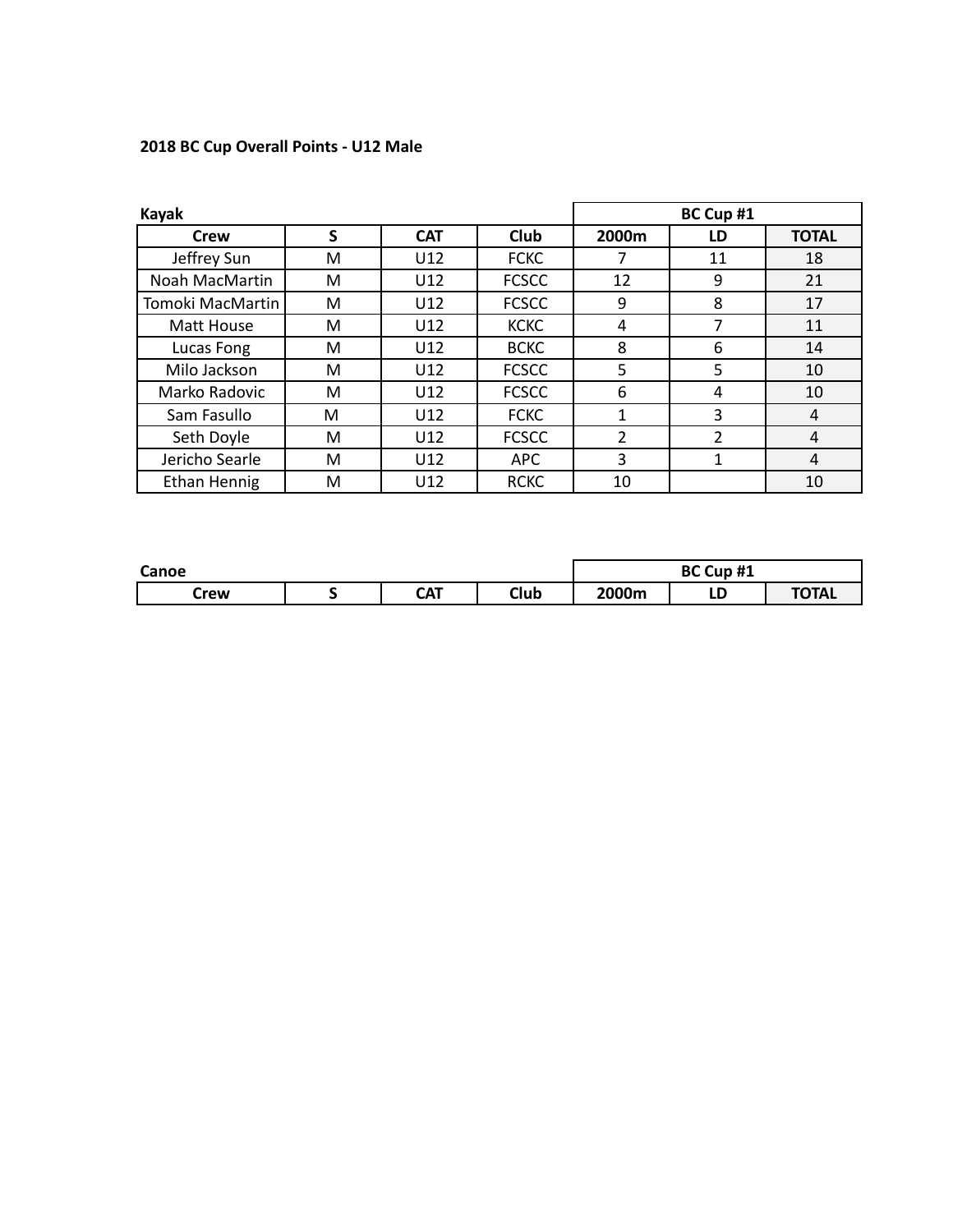## **2018 BC Cup Overall Points - U12 Female**

| Kayak |  | BC Cup #1 |      |       |   |
|-------|--|-----------|------|-------|---|
| Crew  |  | CAT       | Club | 2000m | ᄖ |

| Canoe |  | BC Cup #1  |      |       |   |
|-------|--|------------|------|-------|---|
| Crew  |  | <b>CAT</b> | Club | 2000m | ᄖ |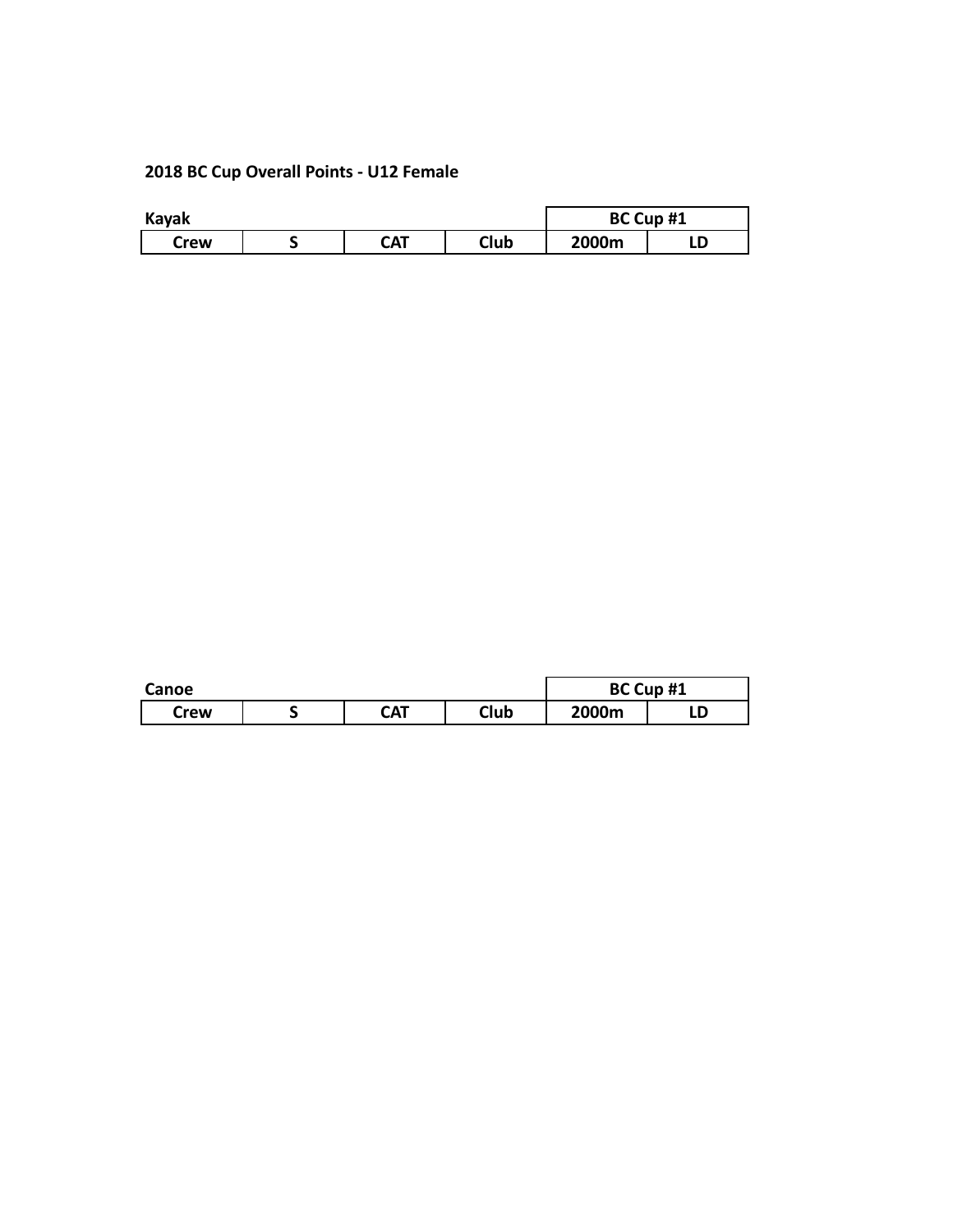### **2018 BC Cup Overall Points - U11 Male**

| Kayak             |   |            |             | BC Cup #1 |    |              |  |
|-------------------|---|------------|-------------|-----------|----|--------------|--|
| Crew              |   | <b>CAT</b> | Club        | 2000m     | LD | <b>TOTAL</b> |  |
| Thorban Schroeder | M | U11        | <b>NCKC</b> |           |    | 10           |  |
| Owen Mithell      | M | U11        | <b>NCKC</b> |           |    |              |  |
| Julian Eusanio    | м | U11        | <b>NCKC</b> |           |    |              |  |
| Carson Ko         | м | U11        | <b>BCKC</b> |           |    |              |  |

| Canoe |  |            |      | BC Cup #1 |        |              |
|-------|--|------------|------|-----------|--------|--------------|
| Crew  |  | <b>CAT</b> | Club | 2000m     | -<br>ᄔ | <b>TOTAL</b> |